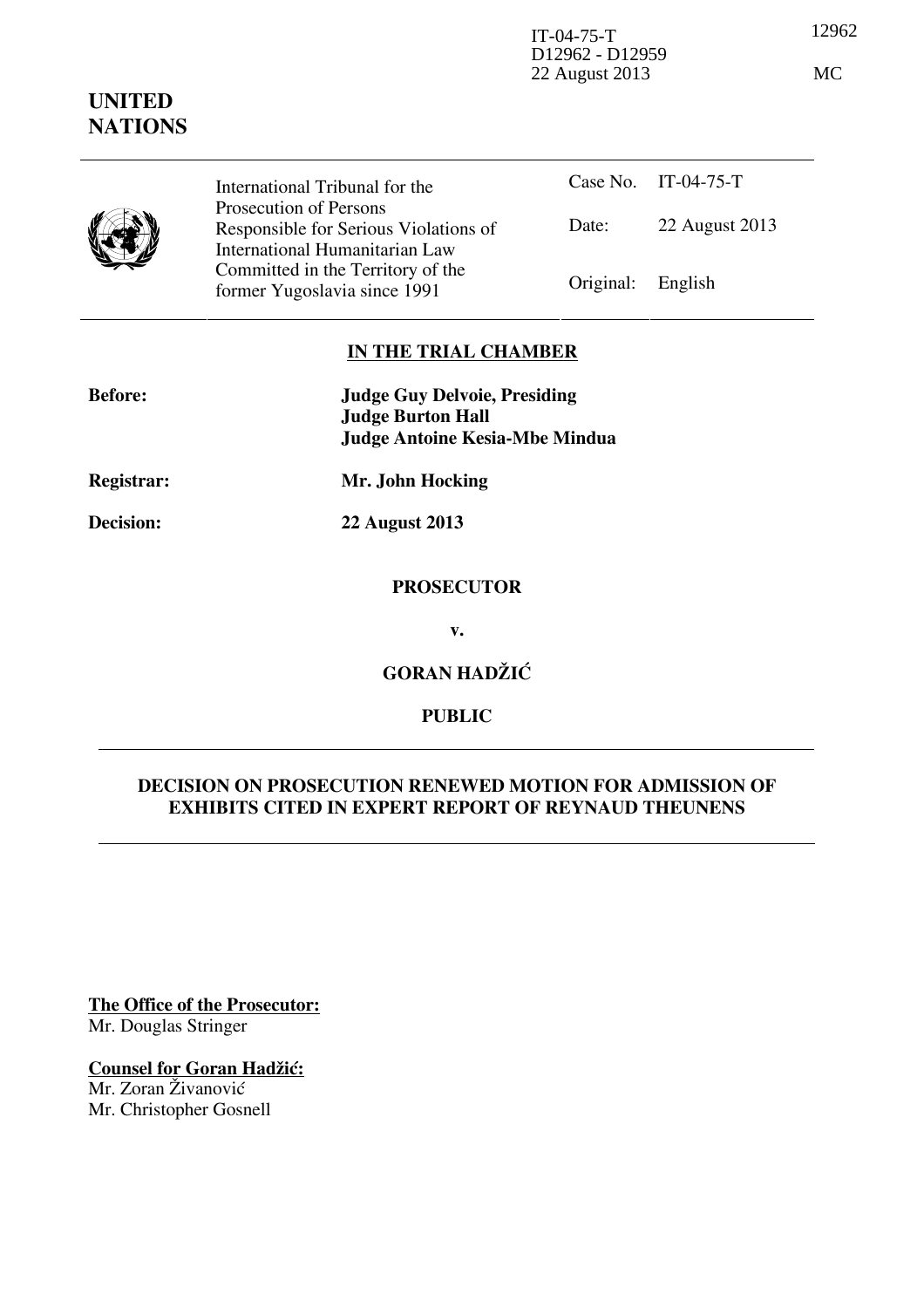1. **THIS TRIAL CHAMBER** of the International Tribunal for the Prosecution of Persons Responsible for Serious Violations of International Humanitarian Law Committed in the Territory of the former Yugoslavia since 1991 ("Tribunal") is seised of the "Prosecution Renewed Motion for Admission of Exhibits Cited in the Amalgamated Expert Report of Reynaud Theunens", filed publicly with a public Annex on 2 August 2013 ("Motion").

### **A. Background**

2. Reynaud Theunens testified in this case from 7 to 14 May 2013 as an expert witness on issues related to the military. Theunens' amalgamated expert report was admitted into evidence on 16 May 2013 ("Expert Report" or "Report").<sup>1</sup> The Chamber instructed the parties to make written submissions on the proposed exhibits tendered through the witness, and the Chamber issued its "Decision on Prosecution Motion for Admission of Exhibits Cited in Amalgamated Expert Report of Reynaud Theunens" on 29 July 2013 ("Decision").

#### **B. Submissions**

3. In the Motion, the Prosecution renews the "Prosecution Motion for the Admission of Exhibits Cited in the Amalgamated Expert Report of Reynaud Theunens and Request for Variation of the Word Limit" of 24 May 2013 ("First Motion") and seeks to clarify its position in relation to 26 documents related to the evidence of Theunens.<sup>2</sup> The Prosecution recognises that its initial motion was ambiguous with respect to whether it was tendering the 26 documents, but seeks to clarify that it does wish to tender the documents, which were used in court but not immediately tendered during the court hearing.<sup>3</sup> The Prosecution further submits that these documents are of significant importance for an understanding of the concepts discussed in the Expert Report and Theunens' conclusions therein.<sup>4</sup>

4. The Defence indicated that it takes no position in relation to the Motion.<sup>5</sup>

## **C. Discussion**

5. The Trial Chamber notes that it did not previously consider the admissibility of these 26 documents due to the ambiguous nature of language included in the "Information" column of

 1 Exhibit P1753. *See also* Hearing, 16 May 2013, T. 4884.

<sup>&</sup>lt;sup>2</sup> Motion, para. 1. The Prosecution seeks to tender the following Rule 65 *ter* documents: 00027, 00040, 00041, 00343, 00353, 00369, 00422, 00444, 00460, 00494, 00496, 00500, 00532, 00552, 00577, 00586, 00610, 00639, 00658, 00708, 00722, 00748, 00892, 01151, 01213, 02919.

<sup>&</sup>lt;sup>3</sup> Motion, para. 7.

<sup>&</sup>lt;sup>4</sup> Motion, para. 3.

<sup>&</sup>lt;sup>5</sup> Email from Defence to Trial Chamber and Prosecution, 19 August 2013.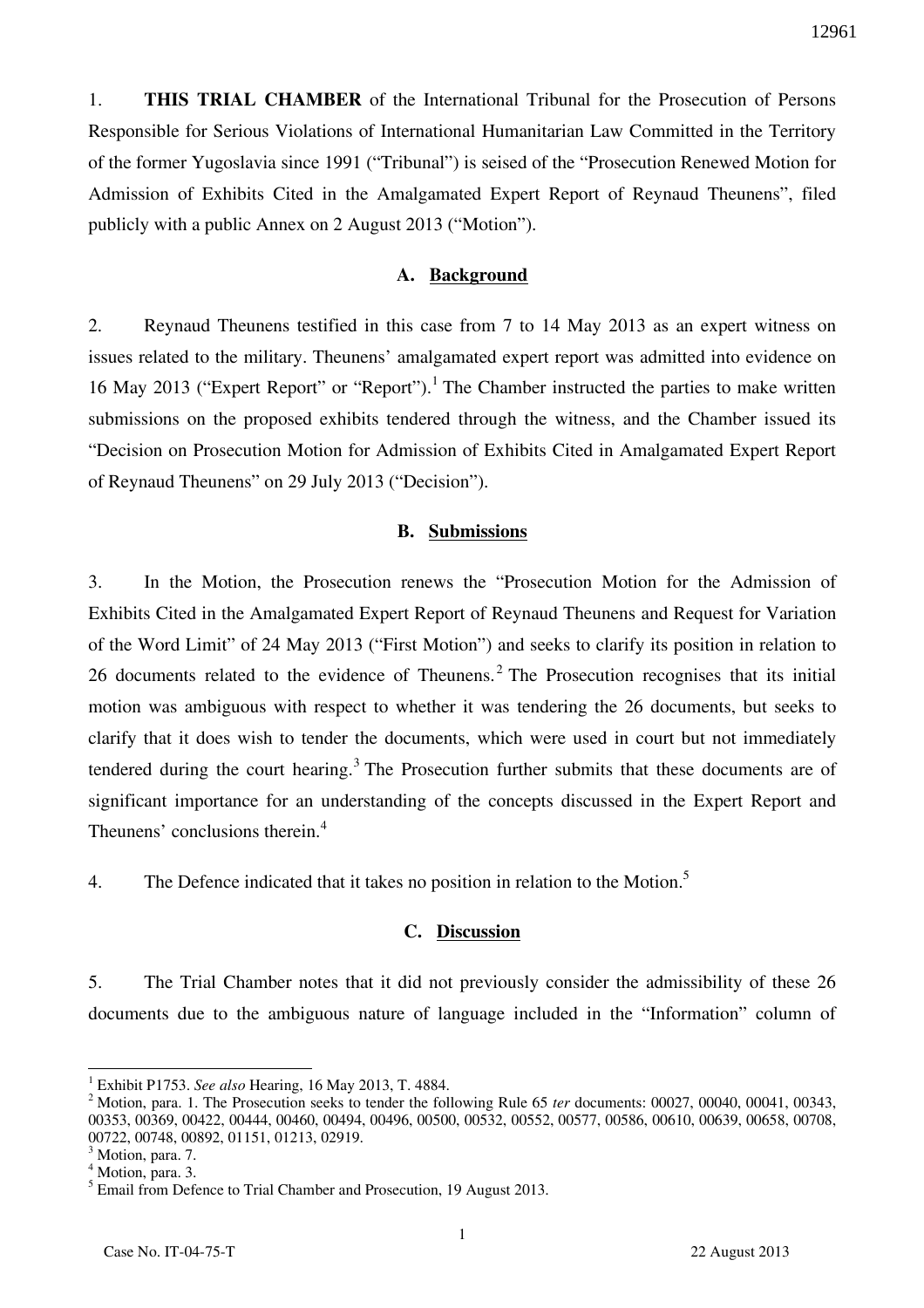Annex A to the First Motion, which listed the term "not tendered" for each of the documents.<sup>6</sup> The Trial Chamber notes that, of the 26 documents tendered by the Prosecution, one document (Rule 65 *ter* 00658) has already been admitted into evidence.<sup>7</sup> The remaining 25 documents contain information regarding (a) regulations; (b) military documents, reports, orders, proposals, and instructions; (c) government reports and memoranda; (d) bulletins; and (e) newspaper articles. The Trial Chamber finds that the 25 tendered documents are probative, have a sufficient degree of reliability, meet the requirements of Rules 89 (C) and (D) of the Rules of Procedure and Evidence ("Rules"), and will assist the Trial Chamber in assessing the basis on which Theunens reached his conclusions. The Trial Chamber will therefore admit these documents into evidence. The documents are listed in the disposition.

6. Rule 65 *ter* document 00027 is a 135-page document, with an 84-page English excerpt linked to it in eCourt. The Trial Chamber will order the Prosecution to upload to eCourt an excerpted, B/C/S version of the document that corresponds to the English excerpt.

#### **D. Disposition**

- 7. Accordingly, the Trial Chamber, pursuant to Rules 54 and 89 of the Rules, hereby:
	- (a) **ORDERS** that the documents cited in the Expert Report with the following Rule 65 *ter*  numbers shall be admitted into evidence: 00027, 00040, 00041, 00343, 00353, 00369, 00422, 00444, 00460, 00494, 00496, 00500, 00532, 00552, 00577, 00586, 00610, 00639, 00708, 00722, 00748, 00892, 01151, 01213, 02919;
	- (b) **ORDERS** the Prosecution—by no later than 29 August 2013—to (i) upload to eCourt an excerpted, B/C/S version of Rule 65 *ter* document 00027 corresponding to the 84-page English translation; and (ii) notify, via a written filing, the Trial Chamber, Defence, and Registry that this has been completed, after which the relevant document shall be deemed admitted into evidence; and

 $\overline{a}$ 

<sup>&</sup>lt;sup>6</sup> See Prosecution Motion for the Admission of Exhibits Cited in the Amalgamated Expert Report of Reynaud Theunens and Request for Variation of the Word Limit, 24 May 2013, Annex A, tab numbers: 23, 29, 30, 89, 92, 100, 117, 123, 128, 139, 140, 143, 148, 153, 163, 167, 175, 182, 188, 207, 211, 220, 246, 292, 304, 456.

<sup>7</sup> *See* P01995.1981